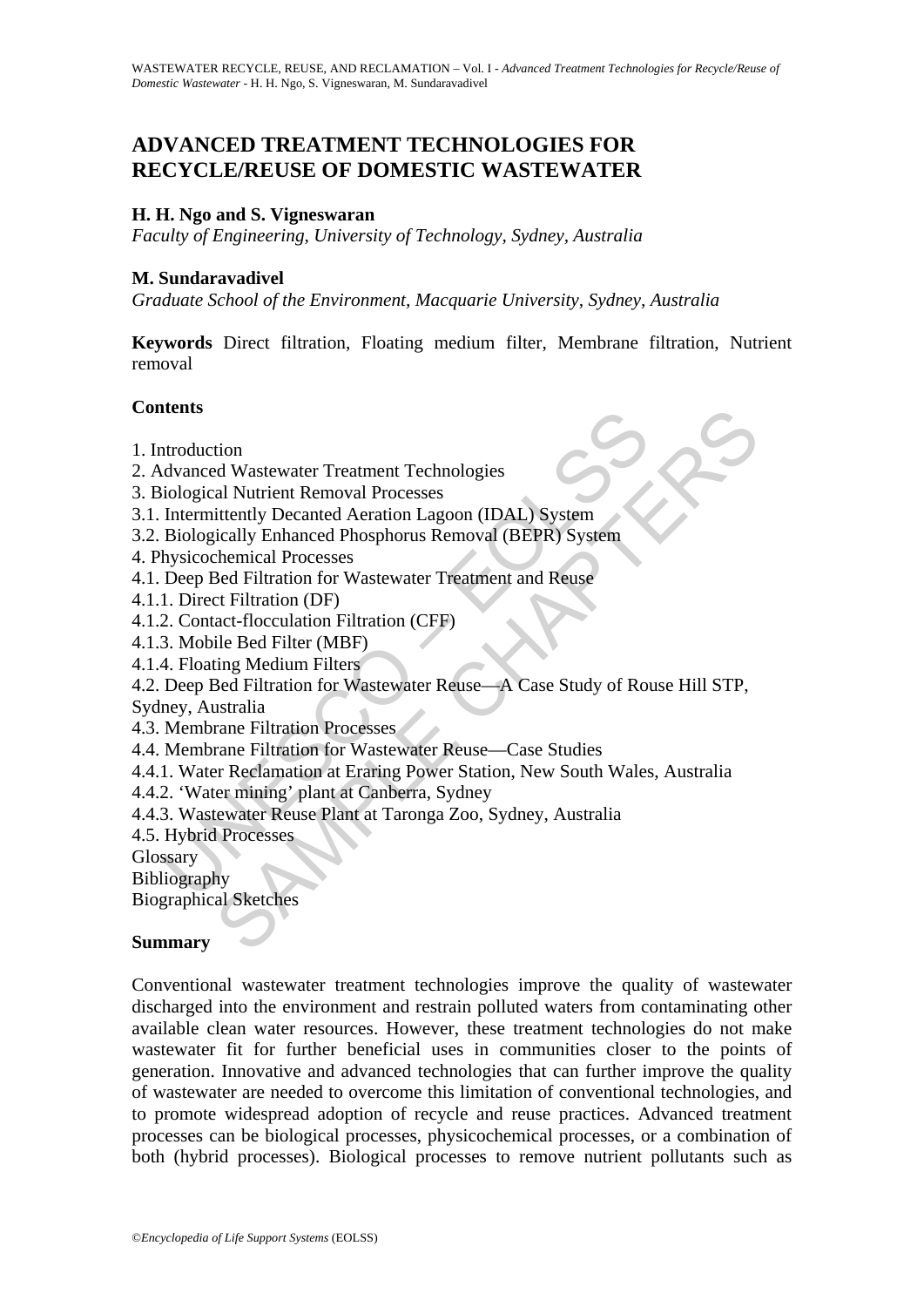nitrogen and phosphorus, provide the platform for further wastewater treatment to reusable quality. Physicochemical processes such as deep-bed filtration, floating media filtration, and membrane filtration, play a major role among treatment technologies for water reuse. Membrane filtration has significant advantages over other processes since they produce high quality effluent that requires little or no disinfection with minimum sludge generation. The hybrid processes attempt to obtain the benefits of both biological and physicochemical processes in one step.

## **1. Introduction**

In water have necessitated the search for unconventional mealable water resources. With the reinforcement of the concept candible development after the Rio Earth Summit, 1992, recovery anatural resources have been widely a r have necessitated the search for unconventional means to suppler<br>are r have necessitated the search for unconventional means to suppler<br>development after the Rio Earth Summit, 1992, recovery, recycle and r<br>esources have The continuing processes of industrialization and urbanization coupled with the natural growth of population, are exerting pressure on the planet's limited fresh water resources in particular and on the aqueous environment in general. The diminishing sources of clean water have necessitated the search for unconventional means to supplement available water resources. With the reinforcement of the concept of environmentally sustainable development after the Rio Earth Summit, 1992, recovery, recycle and reuse of natural resources have been widely accepted as appropriate norms for their conservation. Conventional wastewater treatment technologies improve the quality of wastewater discharged into the environment and contain polluted waters from contaminating other available clean water resources. However, these treatment technologies do not make wastewater fit for further beneficial uses so that it can be recycled or reused, in communities closer to their points of generation. Application of innovative and advanced technologies that can further improve quality of wastewater is required to overcome the limitation of conventional technologies to achieve the goal of resource conservation through recycle and reuse. The opportunities for reclamation of reusable quality water from domestic wastewater is huge, as only a small quantity of water supplied to households are directly consumed and so are the possibilities for a dual water supply system—a high quality supply for drinking and washing and a lower quality supply for toilet flushing and garden watering. A number of technological alternatives are available to treat wastewater to such reusable qualities. This article presents a general overview of such advanced and innovative technologies and describes some cases where they have been successfully adopted.

## **2. Advanced Wastewater Treatment Technologies**

Advanced wastewater treatment processes can be:

- Biological processes for tertiary treatment of wastewater for nutrient removal. Intermittently Decanted Extended Aeration Lagoon (IDAL) system for nitrogen removal and Biologically Enhanced Phosphorus Removal (BEPR) system are important tertiary treatment technologies.
- Physicochemical processes such as deep bed filtration and membrane filtration.
- Hybrid processes such as a combination of physicochemical and biological processes as in membrane bioreactors.

Biological nutrient removal processes do not necessarily tend wastewater for direct reuse; however, they provide the platform for further treatment to reusable quality. The physicochemical processes play a major role among technologies for water reuse. Deep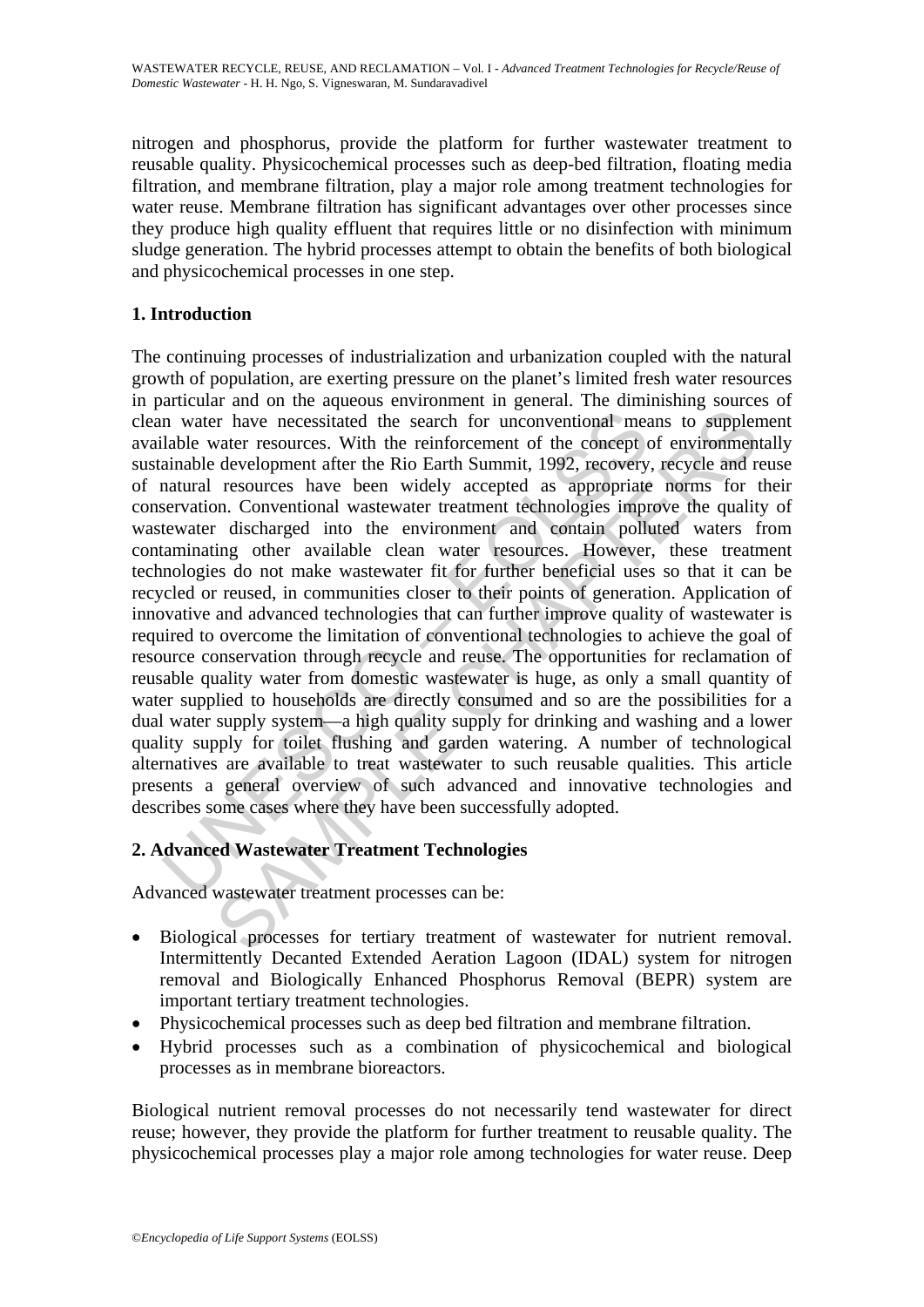bed filtration, in modified forms, finds an important place in water reuse due to its simplicity. Membrane filtration has significant advantages over other processes since they produce high quality effluent that requires little or no disinfection requirement with minimum sludge generation. The combination of biological and physicochemical processes attempts to obtain the benefits of both the processes in one step.

### **3. Biological Nutrient Removal Processes**

#### **3.1. Intermittently Decanted Aeration Lagoon (IDAL) System**

The IDAL system biologically removes nitrogen from domestic wastewater. Biological removal of nitrogen is a two-step process. First step is the nitrification of ammonianitrogen into nitrate-nitrogen by nitrifying bacteria such as nitrosomonas and nitrobacter. The second step is denitrification of nitrate nitrogen into nitrogen gas, in the absence of dissolved oxygen.

bacter. The second step is denitrification of nitrate nitrogen into ince of dissolved oxygen.<br>
DAL system, biological oxidation and clarification takes place in the different operations namely, acration, settling and decan In IDAL system, biological oxidation and clarification takes place in the same tank. The three different operations namely, aeration, settling and decantation are separated in time but not in space as these operations are done in cycle. Nitrification and denitrification takes place during the aeration and non-aeration periods of the cycle, respectively. Decantation of clarified effluent is done by lowering the outlet weir of the lagoon.

The IDAL system for nitrogen removal is widely used in sewage treatment plants (STPs) in Australia. The Quakers Hill STP in New South Wales is one among them. The aeration tank of IDEAL system in this STP consists of diffused air aeration arrangement and the effluents are recirculated for ten times, once every operating cycle, during a total hydraulic retention time of 40 hr. Each operating cycle consists of 60– 120 min of aeration, 30–180 min of settling and 30–90 min of decantation.

## **3.2. Biologically Enhanced Phosphorus Removal (BEPR) System**

The second step is denitrification of nitrate nitrogen into nitrogen gas, in<br>The second step is denitrification of nitrate nitrogen into nitrogen gas, in<br>dissolved oxygen.<br>Stem, biological oxidation and clarification takes Phosphorus is a nutrient required for biological growth. The typical phosphorus content of biosolids from conventional activated sludge treatment process is 1.5–2% of its dry weight. Most of the bacterial populations in activated sludge mass can not survive anaerobic conditions. However, some can readily break down the polyphosphates to get energy for their metabolic growth, in the absence of oxygen. Hence, if a conventional activated sludge process is subjected to anaerobic conditions and subsequently aerated, the polyphosphate-storing bacteria out-compete other organisms, proliferate and phosphate is taken up from the wastewater to create polyphosphate stores for new bacteria. Wasting a portion of activated sludge mass, including phosphate-rich bacteria, is the basis of BEPR process.

Major advantages of BEPR systems are:

- It produces less sludge compared to chemical phosphorus removal processes.
- It reduces the chemical addition and handling, thus avoiding reliance on chemicals.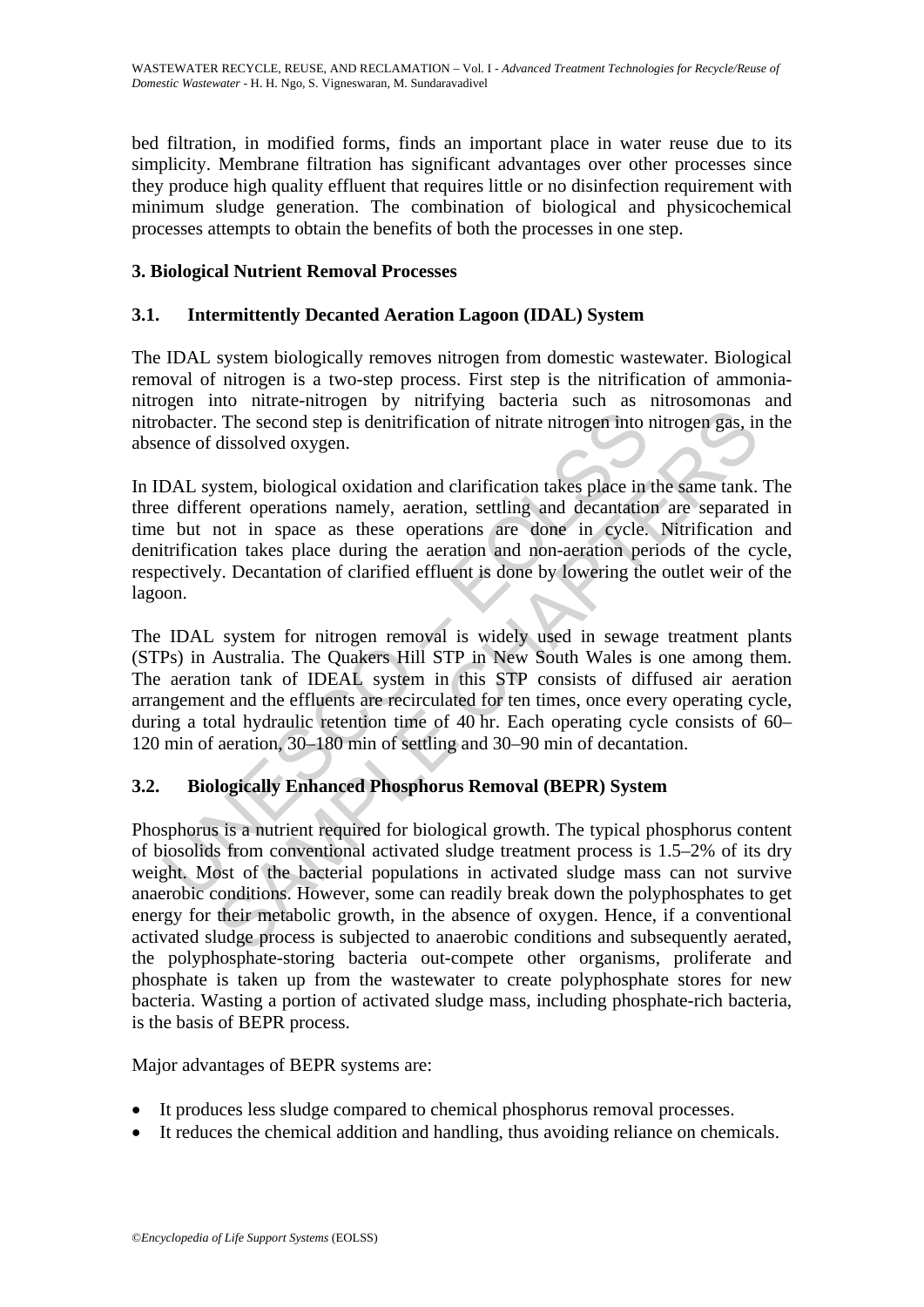As against chemical sludge produced in chemical removal processes, the biological sludge produced in this process is appropriate for many options of disposal.

Some of the disadvantages are:

- Operation of BEPR system requires some fairly complex analysis and process adjustments to achieve optimal results.
- It is difficult to retrofit.
- There is a potential that a breakdown can result in release of significant quantities of phosphorus in the effluent. Therefore, they may need chemical back-up facilities.

#### **4. Physicochemical Processes**

#### **4.1. Deep Bed Filtration for Wastewater Treatment and Reuse**

Deep Bed Filtration for Wastewater Treatment and Reuse<br>
p bed (or granular bed) sand filters have been used as the final<br>
incipal potable water treatment since the beginning of the cen<br>
bening important in wastewater treat **Example 18 Filtration for Wastewater Treatment and Reuse**<br>(or granular bed) sand filters have been used as the final clarifying ste<br>potable water treatment since the beginning of the century. Their us<br>important in wastewa Deep bed (or granular bed) sand filters have been used as the final clarifying step in municipal potable water treatment since the beginning of the century. Their use is becoming important in wastewater treatment in the tertiary treatment stage as effluent standards are becoming increasingly stringent as water use is envisaged. A large number of big building complexes in Japan have their own treatment facilities to reuse wastewater as flush water for toilets, air conditioning water and floor cleaning water. Many among them have adopted various modified forms of deep bed filtration as the final treatment step before reuse. Some prominent deep bed filtration process include:

- direct filtration
- contact—flocculation filtration
- mobile bed filtration
- floating media filtration.

## **4.1.1. Direct Filtration (DF)**

In sewage treatment, the majority of the suspended solids, and the organics contributing to biochemical oxygen demand, are removed in the primary and biological (secondary) treatment stages. Removal of the remaining solids, organics and nutrients (nitrogen and phosphorus), is important if the water is to be reused. Laboratory-scale and pilot-scale studies indicated that direct filtration with prior flocculation is one of the methods to achieve superior solids and phosphorus removal.

Direct filtration refers to the flocculation for a short period followed by filtration without the sedimentation step (Figure 1). Successful advantages in direct filtration have been attributed to:

- (i) the ability to produce filterable flocs;
- (ii) the wide choice of filter media available; and
- (iii) the use of arrangements which permit higher solids storage capacity in "in depth" filtration without excessive headloss development.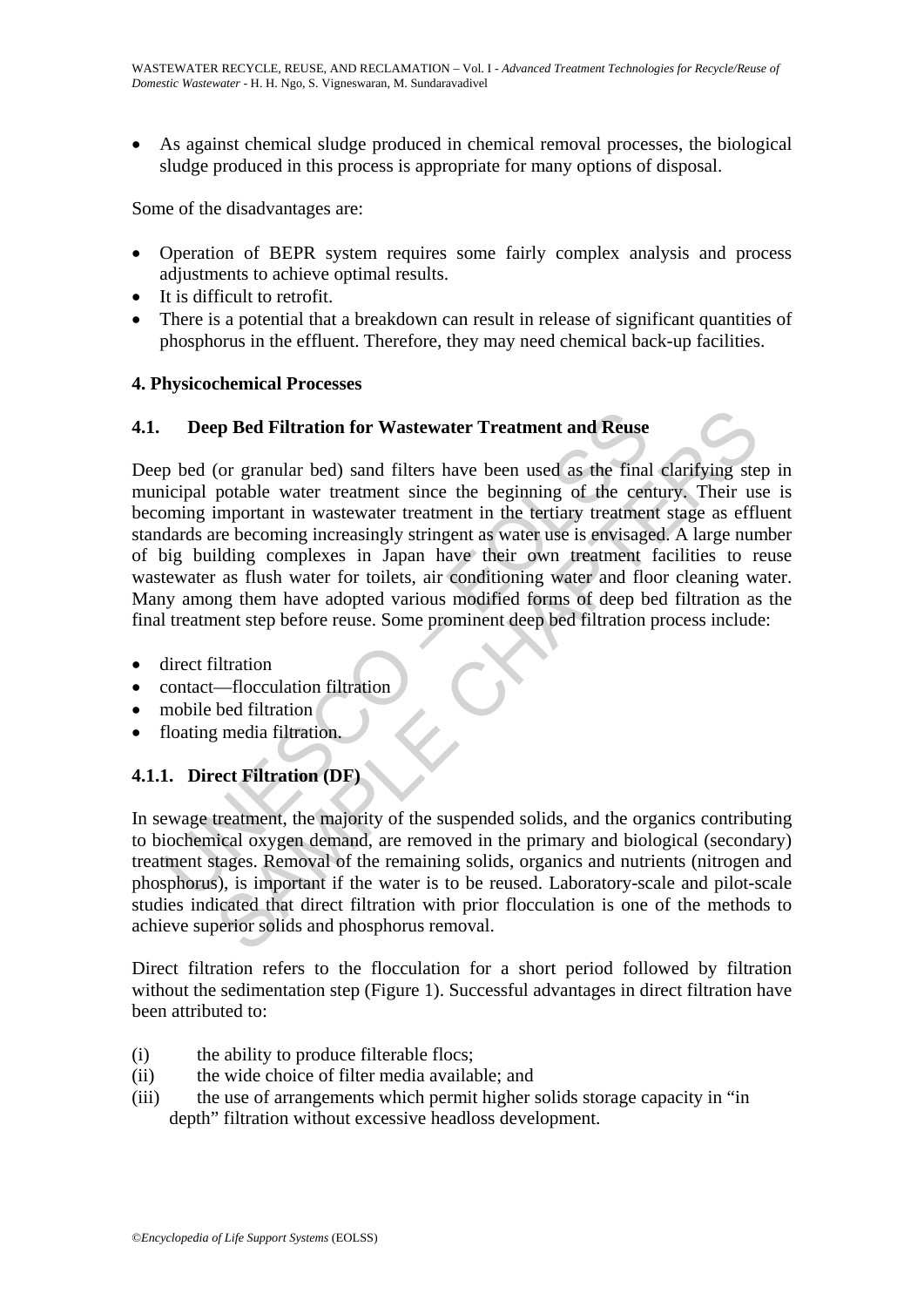WASTEWATER RECYCLE, REUSE, AND RECLAMATION – Vol. I - *Advanced Treatment Technologies for Recycle/Reuse of Domestic Wastewater* - H. H. Ngo, S. Vigneswaran, M. Sundaravadivel



Figure 1. Process flow scheme of direct filtration

Example 10 short cannot, a septeptinal of the effection conditions (floculation time and<br>city gradient) and floculation conditions (floculation time and<br>to clog the filter bed. Information is needed on the effects to<br>city The station and solid suppropriate focculation conditions (flocculation time and mixing intensity<br>appropriate flocculation conditions (flocculation time and mixing intensity<br>adient) and flocculation time steel on the effec In DF, as the entire solid–liquid separation takes place in the filter itself, the floc size becomes very important. It is important to verify whether the flocs formed during the flocculation of short duration, is appropriate for filtration. In other words, one should choose the appropriate flocculation conditions (flocculation time and mixing intensity or velocity gradient) and flocculant types so that the flocs are of filterable floc size range not to clog the filter bed. Information is needed on the effects of flocculant dose, velocity gradient, flocculation time, filter medium type/size and depth, filtration velocity, and particle size and concentration in the influent with respect to floc size, density, aggregate structure and filter run.

## **4.1.2. Contact-flocculation Filtration (CFF)**

In CFF, coagulation is followed immediately by filtration (Figure 2). In this process, both flocculation and solids separation take place directly within the filter media.



Figure 2. Process flow scheme of contact-flocculation filtration

A pilot-scale CFF study using both anthracite and granular sand as media (dual media) study conducted with the effluent from a secondary treatment in Sydney although giving reasonable removal efficiency, it led to high headloss development and significant decline in flow rate (84% after 24 hr filtration time).

Although the effluent phosphorus concentration was within standards, significant deterioration in bacteria and turbidity was observed at the end of 24 hr filtration.

Both DRF and CFF save capital costs since they eliminate most of the unit operations used in conventional treatment system. However, they suffer from the drawback that the filter becomes clogged rapidly and frequent backwashing is required.

To overcome this shortcoming, one could use either a mobile bed filter with CFF arrangement which incorporates continuous washing of sand prefilter, or a prefilter (such as a floating medium filter) with CFF arrangement.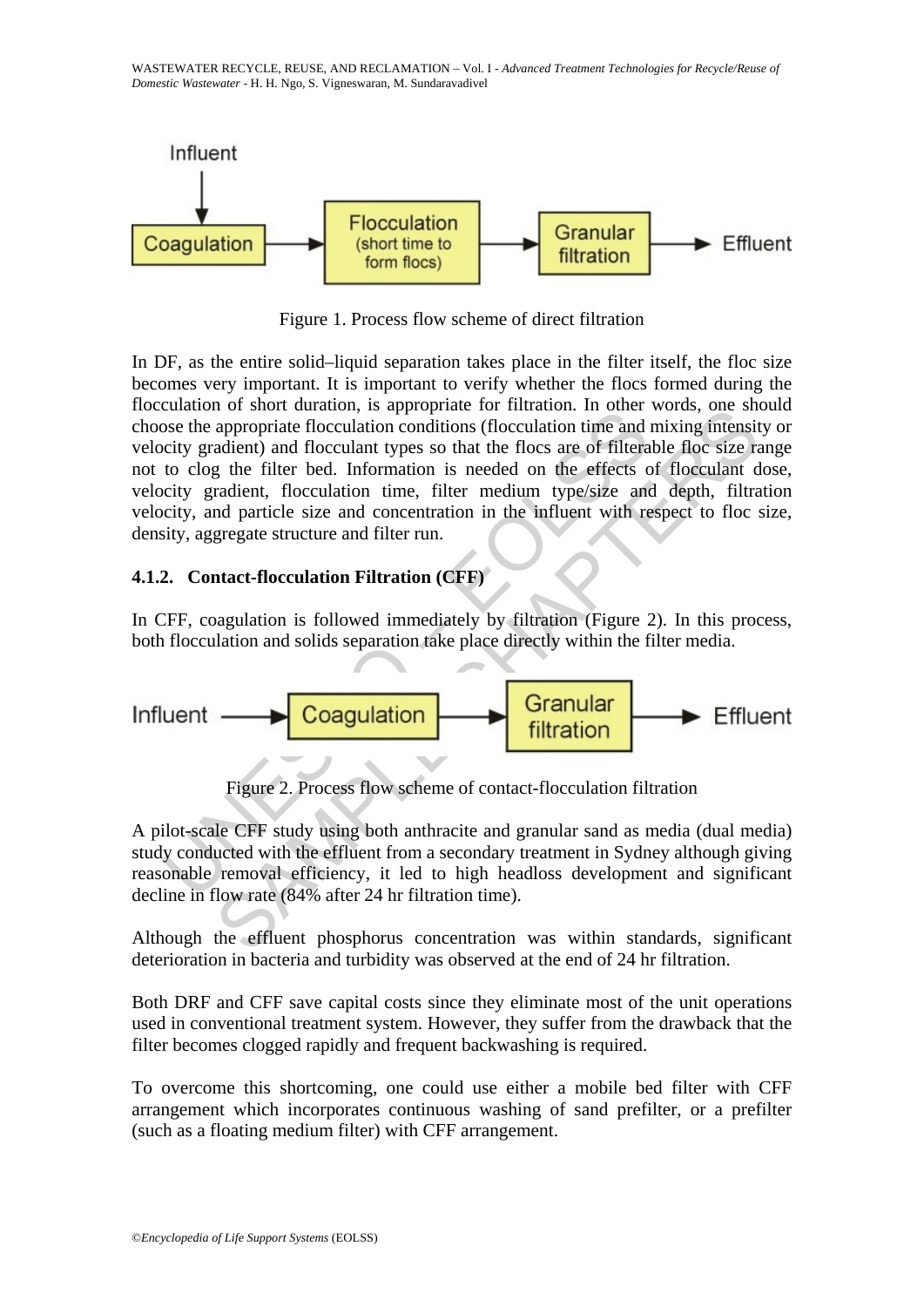#### **4.1.3. Mobile Bed Filter (MBF)**

Mobile bed filter normally operates on a continuous basis whereby sand media slowly falls down or moves up at an angle, depending on the filter design across which the wastewater passes (Figure 3). Wastewater flow direction can be upward or downward or radial depending on the design. As the suspended solids are removed, the sand gets dirtier until it reaches the bottom from where it is recycled by airlift or by hydraulic means, to a cleaning system at the top of the column. After washing, sand falls to the top to recommence its downward movement. In mobile bed filter, the most important operating parameters are the sand recycling and sludge withdrawal rates, which determine the removal efficiency and economy of operation of the filter.



Figure 3. Sectional view of mobile bed filter

From the mobile bed filter experiments conducted, the sand recycle rate of 190 mL/min and sludge withdrawal rate of 160 mL/min were found to be the most effective giving the highest removal efficiency and steady performance. Headloss was higher for higher flow rate but still it was only 15 cm. There was no headloss development and it remained almost constant throughout the run indicating that it is economical to operate at a higher filtration rate thus saving capital cost.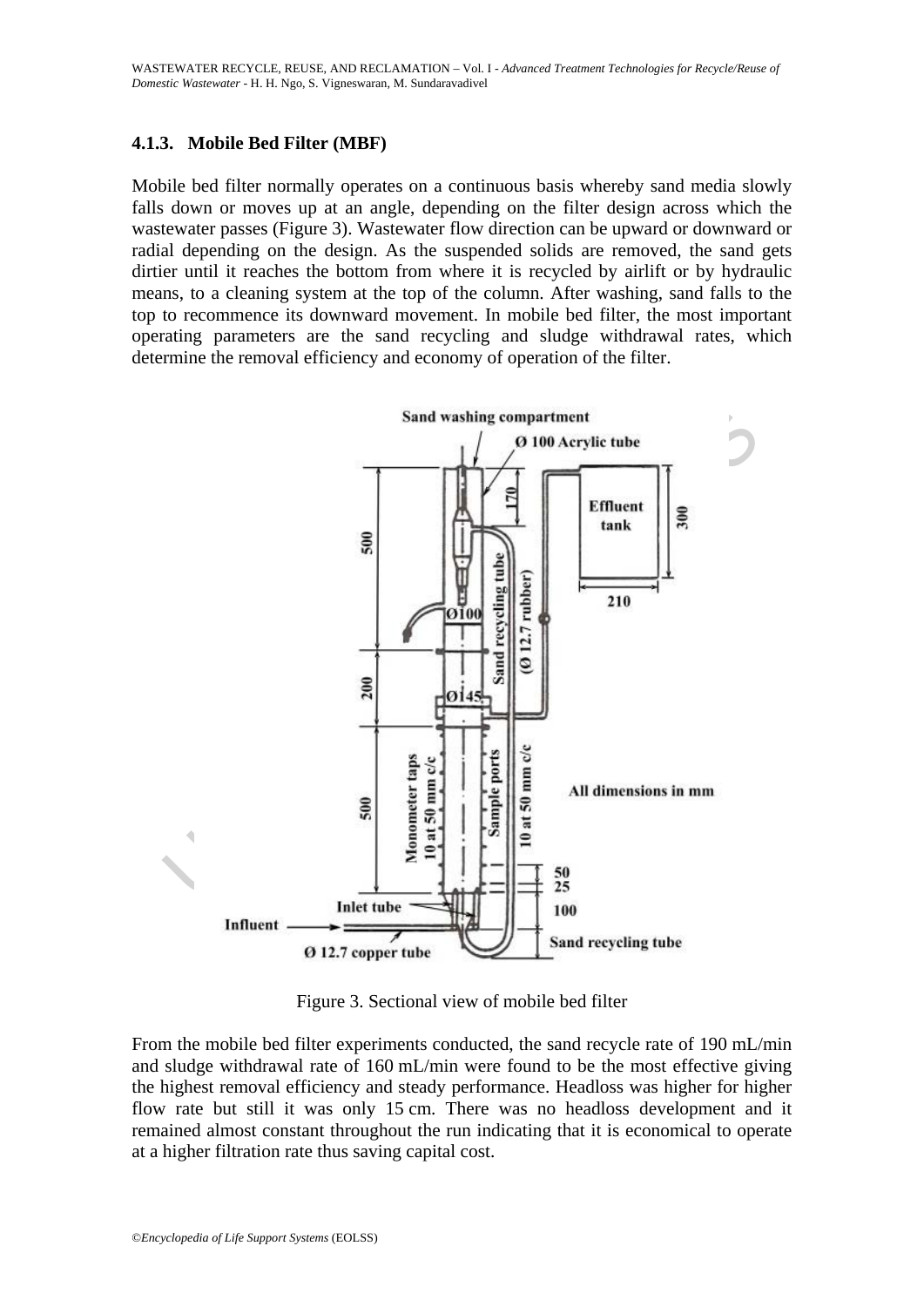Although a mobile bed filter produces an effluent of good quality with no headloss development, the use of an air compressor to recycle the sand to the top of the layer of filter medium results in an additional energy cost. Based on the results of a laboratoryscale study, a sample calculation was made to design a mobile bed filter for a small population of 250 people with per capita sewage production of 250 L/d. This calculation led to a daily energy requirement of 45 kWh per day. This cost is not high when compared to the amount of filtered water necessary for backwash in conventional sand filters (appropriately 3% of daily water production per each backwash). Further, a mobile bed filter is continuous in operation and requires very little or no supervision. A number of commercial mobile bed filtration units used in water treatment such as the Dynasand filter can be used successfully in wastewater treatment for reuse with modification.



# TO ACCESS ALL THE **23 PAGES** OF THIS CHAPTER, Visit: http://www.eolss.net/Eolss-sampleAllChapter.aspx

#### **Bibliography**

- - -

TO ACCESS ALL THE 23 PAGES OF THIS CHANNET VISIT: http://www.eolss.net/Eolss-sampleAllChapte<br>
Visit: http://www.eolss.net/Eolss-sampleAllChapte<br>
in R., Shanoun A., Visvanathan C., and Vigneswaran S. (1993). New filtratiate CO ACCESS ALL THE 23 PAGES OF THIS CH[APTE](https://www.eolss.net/ebooklib/sc_cart.aspx?File=E2-14-01-01)R,<br>
Visit: http://www.eolss.net/Eolss-sampleAllChapter.aspx<br>
Shanoun A., Visvanathan C., and Vigneswaran S. (1993). New filtration media and the<br>
thement. *Proceedings, World Filtra* Ben Aim R., Shanoun A., Visvanathan C., and Vigneswaran S. (1993). New filtration media and their use in water treatment. *Proceedings, World Filtration Congress, Nagoya,* 273–276 [Discusses properties of non-conventional and artificial filtration media for performance improvement of water filtration technology.]

Chiemchaisri C., Yamamoto K., and Vigneswaran S. (1993). Household membrane bioreactor in domestic wastewater treatment. *Journal of Water Sciences and Technology,* **27**, 171–178 [Describes a simple application of advanced wastewater treatment technology to generate reusable wastewater at local level.]

International Desalination Association (1995). *Proceedings of the World Conference on Desalination and Water Sciences,* Vols 1–6, November, Abudabi 18–24. [Contains number of specialized articles on membrane technologies for desalination and water reuse.]

Goosen M. S. A. and Shayya W. H. (Eds.) (2000). Water management, purification and conservation in arid climates, Technomic Publishing Co. Inc., Pensylvania, USA [Discusses different advanced technologies applicable to wastewater treatment and reuse.]

IWA (2000). *Proceedings of the Conference on Membranes In Drinking and Industrial Water Production,* Vols 1&2, Jointly organized by the International Water Assoication (IWA), European Desalination Society, American Water Works Association and Japan Water Works Association, 3–6 October, Paris, Vol.1, 649 pp., Vol.2, 676 pp. [Gives a series of excellent articles by academics and industrial consultants on advanced water and wastewater treatment.]

Mallevialle J., Odendaal P. E. and Wiesner M. R., eds. (1996). *Membrane Processes for Water Treatment,* McGraw-Hill, New York [Consists of contributions on principles and industrial application of different membrane and hybrid processes used in water and wastewater treatment.]

Ngo H. H., and Vigneswaran, S. (1995). Application of floating medium filter in water and wastewater treatment with contact-flocculation filtration arrangement. *J. Water Research,* 1995, **29**(9), 2211–2213. [Discusses the application of filtration packed with plastic beads in removing the solids. Here, the chemicals are added in-line to the filter to facilitate flocculation within the filter bed]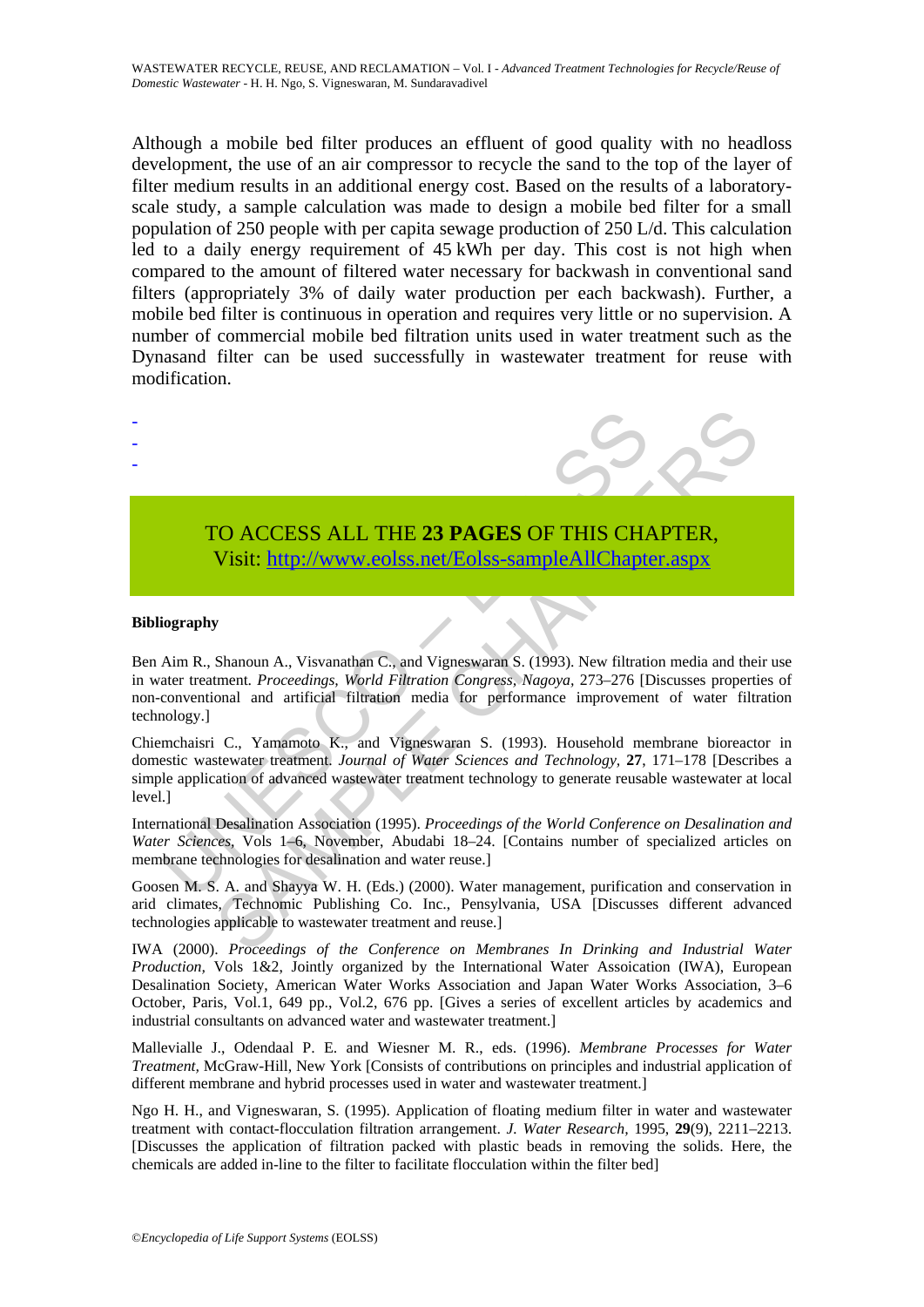Ngo H. H., and Vigneswaran S. (1996). Application of down-flow floating medium flocculator/pre-filter (DFF)-coarse sand filter in nutrient removal. *Journal of Water Science and Technology,* **33**(8), 63– 70.[Presents the phosphorus removal data by two stage filtration of floating medium and sand]

Peters T. A., and Pederson F. S. (1990). MEMCOR-crossflow microfiltration with gas backwashing: design and different applications for a new technical concept. *Proceedings of the 5th World Filtration Congress,* Nice, France, May, 473–478.[Presents innovative cleaning of membrane using gas]

Roullet R. (1989). The treatment of wastewater using an activated sludge bioreactor coupled with an ultrafiltration module, *Proceedings of Workshop on Selected Topics on Clean Technology,* Asian Institute of Technology, Bangkok, 171–179.[Discusses a membrane bioreactor system known as UBIS and its application in high rise buildings in Japan]

Vigneswaran S., Vigneswaran B., and BenAim R. (1991). *Application of microfiltration for Water and Wastewater Treatment.* ENSIC #31, Environmental Sanitation Information Center, Asian Institute of Technology, Bangkok, Thailand.[Gives a critical review of application of microfiltration in water and wastewater treatment including design, types and specific applications]

Vigneswaran S. (1991). Application of deep bed filtration in tertiary wastewater treatment, *Journal of Water.* Aust. Water and Wastewater. Ass., **19**(3), 32–34.[Presents experimental results of different types of filtration systems such as mobile bed filtration and direct filtration in tertiary wastewater treatment]

Vigneswaran S., and Boonthanon S. (1993). Cross-flow microfiltration with in-line flocculation, *J. of Water.* Aust. Water and Wastewater Ass., 29–31. [Discusses the significant advantage of in-line flocculation in the improvement of filtration flux and membrane clogging]

eswaran S. (1991). Application of deep bed filtration in tertiary wastewater.<br>
er. Aust. Water and Wastewater. Ass., 19(3), 32–34. [Presents experimental retrainon systems such as mobile bed filtration and direct filtratio Vigneswaran S., Ngo H. H., Maheswaran S., Ostarcevis E. and Potter. A. (1994). Improved phosphorus and bacterial removal in sewage treatment plant: a pilot-scale study, *Journal of IAEM,* **21**(3), 38– 54.[Presents a pilot-scale study conducted in a sewage treatment plan in Sydney in the removal of nutrients and micro-organisms]

Vigneswaran Ngo H. H., Hwang C. L., Chiemchaisri C. (1996). Membrane hybrid systems in water reuse, *Watertech 1996,* Sydney, 354–359.[Discusses three membrane hybrid systems namely membrane bioreactor, membrane-flocculation and membrane-adsorption system and their performances in removing organics and solids]

Yamamoto K. and Urase T. (Eds.) (2000). Proceedings of the International Specialised Conference on Membrane Technology for Environmental Applications, *Journal Water Science and Technology,* **41**(10– 11). [These issues of the journal contain the articles on state-of-art of membrane separation processes in water and wastewater treatment and reuse.]

#### **Biographical Sketches**

S. (1991). Application of deep bed filtration in tertiary wastewater treatment. *Journ* Water and Wastewater. Ass., 19(3), 32–34.[Presents experimental results of different wastewater. Ass., 19(3), 32–34.[Presents experim **H. H. Ngo** is currently an Environmental Research Engineer and in charge of the Environmental and Public Health Engineering Laboratory in the Faculty of Engineering, University of Technology, Sydney (UTS), Australia. He has extensive experience in the field of water and wastewater treatment, especially in flocculation and filtration processes. He has been involved in more than 30 projects of research and consultant as a chief/co-investigator or associate investigator. He has published over 70 technical papers and authored two books and two book chapters. His research interests mainly focus on advanced water and wastewater treatment technologies, water quality monitoring and management, water environment impacts assessment and agro-waste management. In addition, Dr. Ngo worked for several years in Taiwan as lecturer/labs director and researcher, and gained experience in Thailand and Korea as visiting research fellow.

**S. Vigneswaran** is currently a Professor and Head of Environmental Engineering Group in Faculty of Engineering, University of Technology, Sydney, Australia. He has been working on water and wastewater research since 1976. He has published over 175 technical papers and authored two books (both through CRC press, USA). He has established research links with the leading laboratories in France, Korea, Thailand and the USA. Also, he has been involved in a number of consulting activities in this field in Australia, Indonesia, France, Korea and Thailand through various national and international agencies. Presently, he is coordinating the university key research strengths on "water and waste management in small communities",